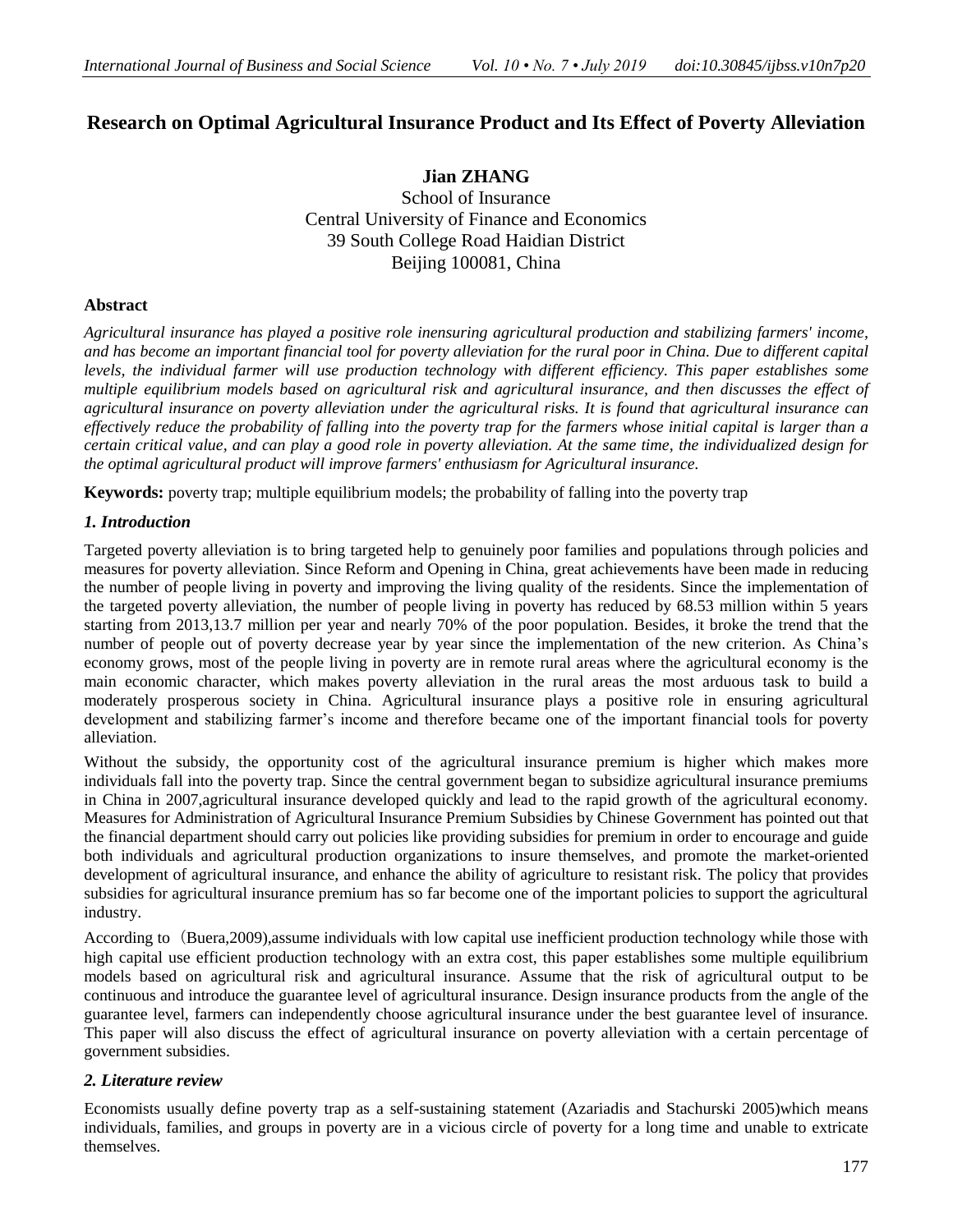In the available literature, scholars usually use a multiple equilibrium model to study the poverty trap, this model has at least one balance concerned with the low capital while another concerned with the high capital. The existence of multiple balances means there is at least a critical value on the boundary between two areas, individuals whose property is lower than that threshold will converge to a low equilibrium point and fall into the poverty trap while those higher than that will converge to a high equilibrium point and move beyond poverty. Janzen, Carter, and Ikegami (2012) established a multiple equilibrium model in the study of Livestock husbandry in northern Kenya, it turned out that insurance will decrease the loss of herdsmen cost by the drought and they also provide strong evidence that the poverty trap do exist. Kovacevic and Pflug (2011) use the Ruin Theory to analyse the probability of a farmer falling into the poverty trap and the effect insurance have over groups with different property. Barrett, Carter, and Ikegami (2008) use stochastic dynamic model to obtain the tipping point, apply production function with high technology when the property is higher than the tipping point and apply production function with low technology when the property is lower than the tipping point to establish a multiple equilibrium model in order to analyze policies of social security.

A study on China's insurance and poverty alleviation. TUO Guozhu (2011) pointed out that government subsidizing premium is an indispensable part of the agricultural insurance market and a crucial driving forth for the development of agricultural insurance. JIANG Shengzhong, JIA Shibin *et al* (2015) analysis the effectiveness of subsidies of agricultural insurance based on provincial panel data through super-efficiency analysis method, they believe that subsidizing agricultural insurance by central government plays a positive role in the development of agricultural insurance market.YU Yang (2013)pointed out that the guarantee level and the ratio of subsidies are two crucial factors affecting whether farmers' insurance themselves. China needs to level up the security of insurance gradually and bring differentiated proportional subsidy into forth in order to better policies that provide subsidies for agricultural insurance premium. SUN Wujun, QI Jing(2016)established a stochastic growth model of family capital and studied the effect of insurance on ensuring families get out of the poverty trap during major events. WANG Ren (2016) *et al* come to a conclusion that the poverty alleviation efficiency of subsidizing agricultural insurance in HuNan province is tolerable and can help agricultural economic in Hunan province to develop through AHP method. XU Rong(2016)*et al* introduced instrumental variables to start an endogenous discussion based on provincial panel data of the year 2011 and year 2012. The conclusion is that agricultural insurance can use the capacity of insurance companies to compensate the production loss of farmers reasonably, help farmers to resume production and minimize the number of situations of becoming impoverished or becoming impoverished again because of the disaster.

### *3. Model and Method*

#### **3.1Model without agricultural insurance**

Assume that the agricultural economic system contains a large number of farmers, and each individual has an unlimited life. Each farmer has a different amount of initial capital and reaches maximum the utility of the whole life by choosing the optimal consumption during each period. The optimization problem is as follows:

$$
\max_{\{c_i\}_{i=0}^{\infty}} E\left\{\sum_{t=0}^{\infty} \beta^t u(c_t)\right\}
$$
  
s.t  $c_t + k_{t+1} = f(A_t, k_t) + (1 - \delta)k_t, \forall t = 0, 1, 2, \cdots$  (1)

where  $\beta$  is the discount factor of utility,  $u(\beta)$  is the utility function,  $c_t$  is the consumption in period t,  $k_t$  is the capital level in period *t*,  $k_0$  is the initial capital of the individual, and  $\delta$  is the depreciation factor. Assume that the proportion of agricultural output *At* is a continuous variable, according to Kovacevic and Pflug(2011), *A<sup>t</sup>* obey *beta* distribution and its Probability Density Function is  $g(A<sub>t</sub>)$ , the probability that the risk won't occur is p and the probability that the risk will occur is  $1-p$ . The present consumption and the input of the next term will only rely on the output level and depreciated capital stock of the present term. Capitals can't be accumulated by advancing future profit.

Referring to Buera<sup>[1]</sup>(2009),assumed that expected income  $f(\square)$ , for an individual in period t is given by :<br>  $f(A \mid k) = \int f^H(A_t, k_t) = \alpha A_t k_t^{\gamma_H} - \underline{f}(k_t > \tilde{k})$ 

$$
f(A_t, k_t) = \begin{cases} f^{H}(A_t, k_t) = \alpha A_t k_t^{\gamma_H} - \underline{f} \ k_t > \tilde{k} \\ f^{L}(A_t, k_t) = \alpha A_t k_t^{\gamma_L} & k_t \le \tilde{k} \end{cases}
$$
 (2)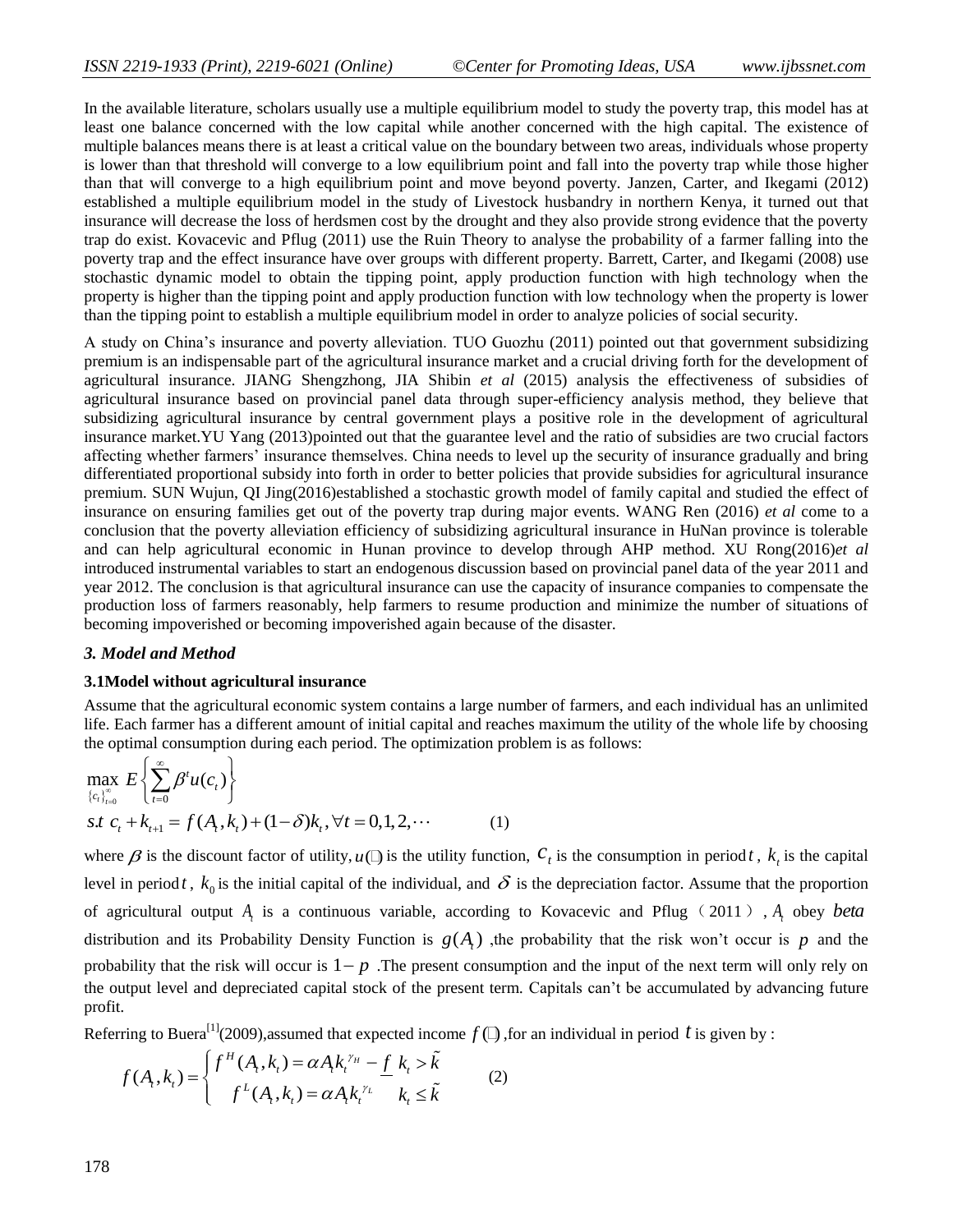Where  $\alpha$  is the level of technology,  $\gamma_L, \gamma_H$  represent the output elasticity of capital. The high technology is subjected to fixed cost  $f$  , such that the technology is not worth using at low amounts of capital.

the *Bellman* equation for maximizing the farmers' lifetime utility can be expressed as:<br>  $V(k_i, A_i) = \max_{c_i} \{ u(c_i) + \beta E[V(k_{i+1}, A_{i+1} | c_i, A_i)] \}$  (3)

$$
V(k_t, A_t) = \max_{c_t} \left\{ u(c_t) + \beta E[V(k_{t+1}, A_{t+1} | c_t, A_t)] \right\}
$$
 (3)

Assume that the farmers' asset is between 0 and 25, and agricultural production is endangered by agricultural risk.

The parameters are set as follows:  $\gamma_L = 0.1, \gamma_H = 0.5$ ,  $\alpha = 1$ ,  $\underline{f} = 1$ ,  $p = 0.95$ ,  $A^1 = 1$ ,  $A^2 = 0.1$ ,  $\beta = 0.98$ ,  $\delta = 0.1$ , the utility function is:  $u(c_t) = \ln^{c_t}$ ,  $p = 0.8$ ,  $A_t \Box B(7,4)$ . The optimal consumption strategy of farmers with different asset is obtained by solving the eq.(3), which need program with MATLAB, and then numerically simulate the dynamic path of the individual inter-temporal assets of the farmer, as shown in Figure 1.



**Figure 1: The dynamic path of the individual inter-temporal assets without insurance**

As can be seen from Figure 1, point C is the high equilibrium point in agricultural economics and point A is the low one. Those below point A are in poverty. Once the capital of farmer households is lower than point B's corresponding values no matter during which period, the farmer will fall into "the poverty trap". After simulating production and risk processes by 10000 times, the probability of falling into the poverty trap can be calculated. The probability of falling into the poverty trap of individuals is shown in Figure 2:



**Figure 2: The poverty probability without the agriculture insurance**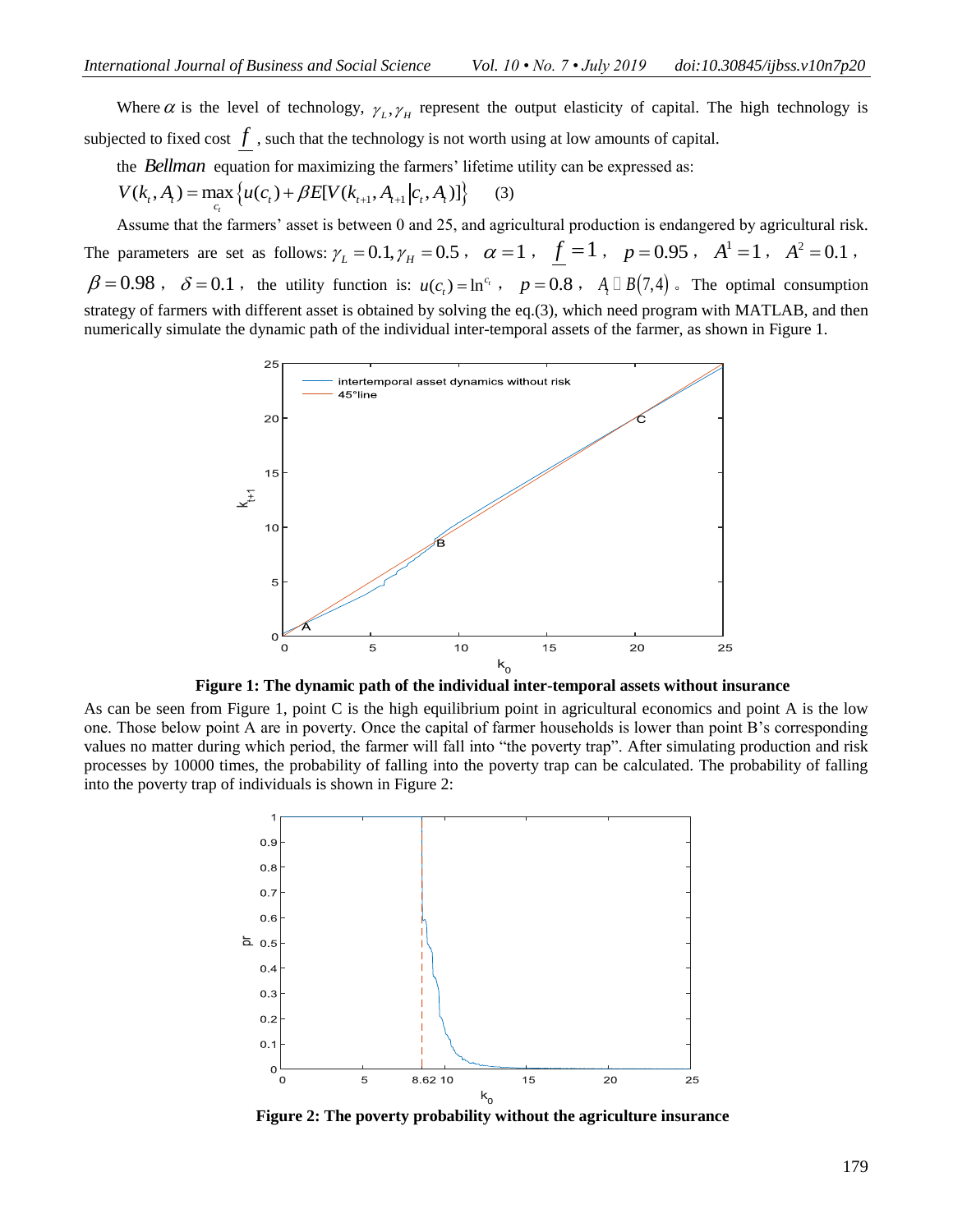As Figure 2 shows, when the initial capital of the individual is lower than 8.6195, the probability of the farmer falling into the poverty trap is 1 which means the farmer will definitely fall into the poverty trap; when the initial capital of the individual is higher than 8.6195, the farmer is not necessarily falling into the poverty trap and the probability of falling into the poverty trap decreases with the growth of the initial capital level.

## $\bf 3.2$  The agricultural insurance with the guarantee level of  $\,B_{t}$

Introduce the agricultural insurance with the protection level that can meet the condition that  $B_t \in [0,1]$ , only when

 $A_t < B_t$  will trigger the insurance claims. Assume that agricultural insurance is priced according to Expected Value<br>Premium Principle. The premium should be:<br> $m_t = (1+\theta)(1-p)\int_0^{B_t} (f(B_t, k_t - m_t) - f(A_t, k_t - m_t))g(A_t) dA_t$  (4) Premium Principle. The premium should be:

$$
n_{t} = (1+\theta)(1-p)\int_{0}^{B_{t}} (f(B_{t}, k_{t}-m_{t}) - f(A_{t}, k_{t}-m_{t}))g(A_{t})dA_{t}(4)
$$

After introducing the agricultural insurance, The optimization problem is as follows:

$$
\max_{\{c_i\}_{i=0}^{\infty}, \{B_i\}_0} E\left\{\sum_{t=0}^{\infty} \beta^t u(c_t)\right\}
$$
\n
$$
s.t. c_t + k_{t+1} = \max\left\{f(B_t, k_t - m_t), f(A_t, k_t - m_t)\right\} + (1 - \delta)(k_t - m_t), \forall t = 0, 1, 2, \cdots (5)
$$
\nEquation equation is given by the equation of the equation of the equation is given by the equation of the equation.

Existing agricultural insurance productions' guarantee level are fixed, in order to increase the variety of the agricultural insurance, the agricultural insurance production with the best guarantee level is designed. Farmers, aiming at reaching maximum the utility of the whole life , can choose insurance productions at any guarantee level.

The optimal consumption strategy of farmers with different asset is obtained by solving the *Bellman* eq.(3) ,which need program with MATLAB, and then numerically simulate the dynamic path of the individual inter-temporal assets of the farmer. The agricultural insurance, with fixed guarantee level at 0.8 and with best guarantee level, have different influence over dynamic path of the individual inter-temporal assets, it is shown in Figure 3.



**Figure 3: The dynamic path of the individual inter-temporal assets with the optimal insurance**

Agriculture insurance has also changed the probability of individuals with different initial capital falling into the poverty trap, it is shown in Figure 4: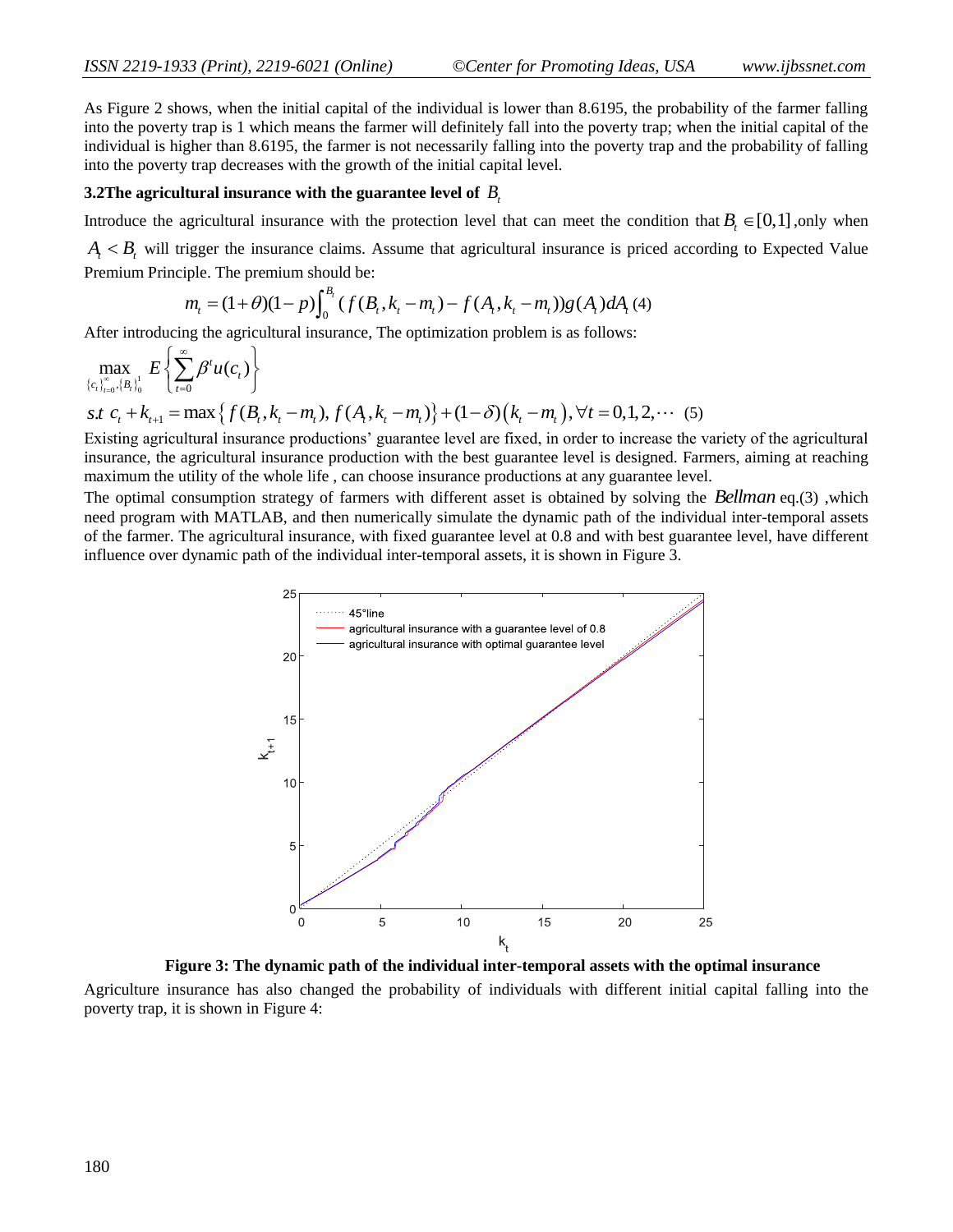

**Figure 4:The poverty probability without and with the agriculture insurance Figure 5 shows the most optimal insurance guarantee level** *Bt* **of different capital level:**



**Figure 5: The m**ost optimal insur**ance guarantee leve**l

As it can be seen from Figure 5, when the capital level of the individual is extremely low, the corresponding most optimal guarantee level 0; with the capital level increases, the corresponding most optimal guarantee level moves in tandem, until it reaches 1; when the capital level falls into a certain section which contains the critical value, the corresponding most optimal guarantee level is 0; when the capital level is over that critical value, the most optimal guarantee level increases as the capital increases, until it reaches 1.

### **3.3The most optimal agricultural insurance with subsidies of the premium from the government**

The subsidies of the premium from the government influence farmer's choice about the most optimal guarantee level, it is shown in Figure 6: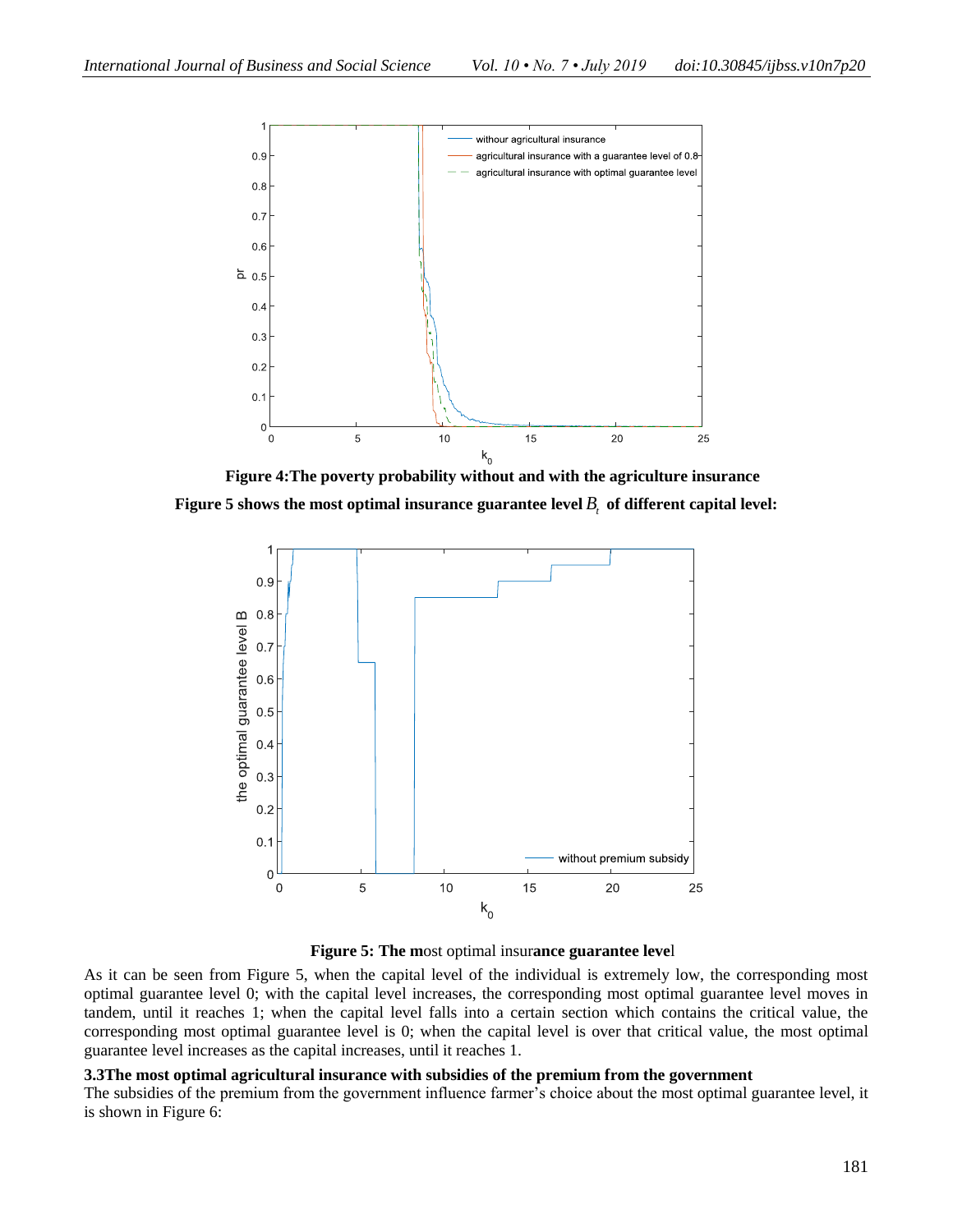

**Figure 6: The most optimal insurance guarantee level with premium subsidies**

It can be seen from Figure 6,as the ratio of subsidies from the government of insurance premium increases, the most optimal insurance guarantee level of individuals  $B<sub>t</sub>$  increases; when the ratio of subsidies from the government reaches a certain level, the most optimal insurance guarantee level of individuals is 1 except those who is near the critical value of the poverty trap, which means they will buy full insurance. When the ratio of subsidies is 100%,all farmers will choose full insurance provided by the government.

Compare the poverty alleviation effect of insurance productions with the most optimal insurance guarantee level at different ratio from the government, the probability of falling into the poverty trap is shown in Figure 7:



**Figure 7:Theprobability of poverty with the most optimalagricultural insurance under different subsidy ratios**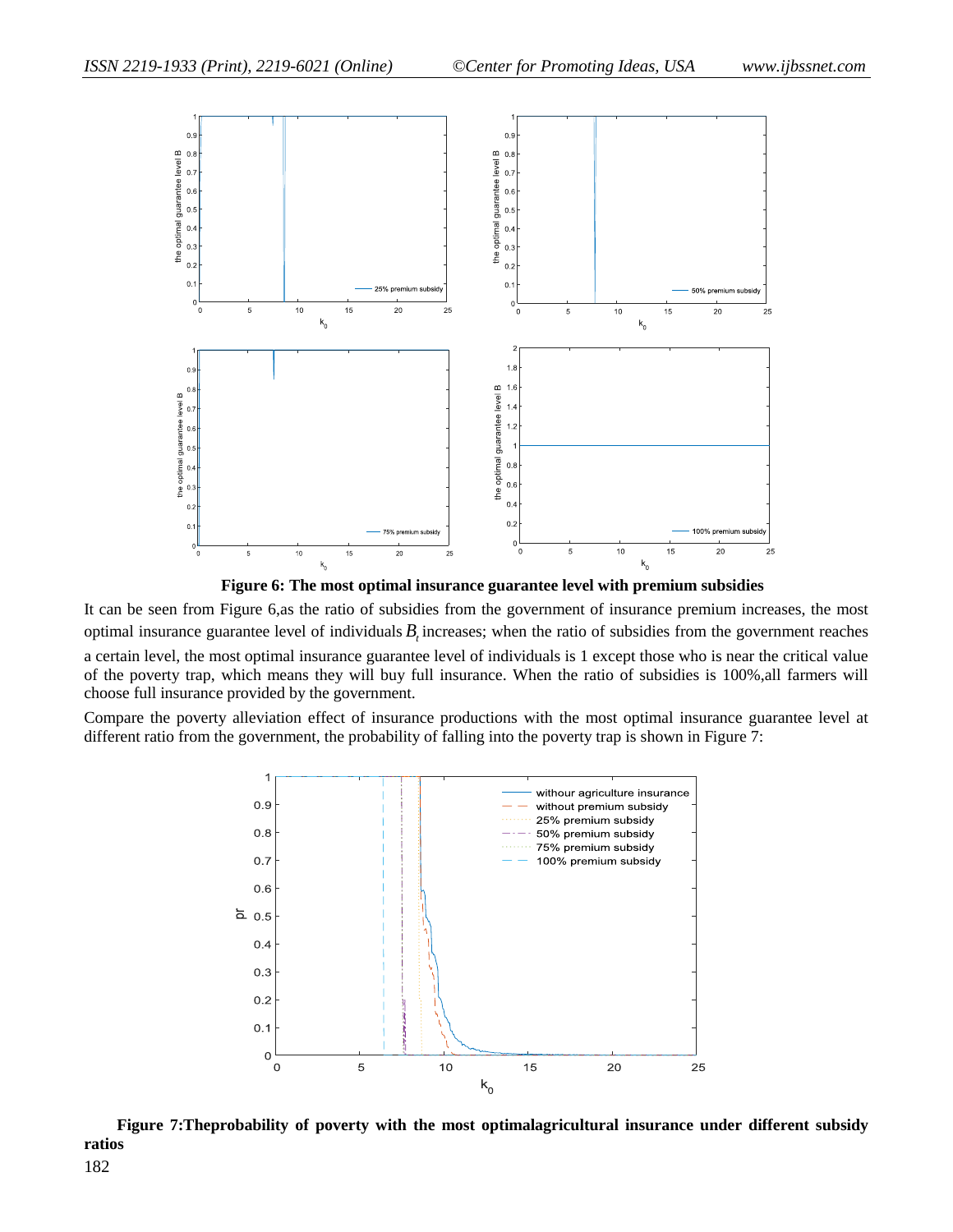Agricultural insurance with fixed guarantee level and the most optimal insurance guarantee level has different influence over equilibrium, it can be seen from Table 1:

|                                                              | Low equilibrium | Threshold | High equilibrium |
|--------------------------------------------------------------|-----------------|-----------|------------------|
| No insurance                                                 | 0.9501          | 8.6195    | 19.9345          |
| without<br>Insurance<br>subsidy( $B_t = 0.8$ )               | 0.9000          | 8.8768    | 17.5897          |
| Insurance with a subsidy ratio of<br>$25\% (B_t = 0.8)$      | 0.8999          | 8.6739    | 17.8015          |
| Insurance with a subsidy ratio of<br>$50\%$ ( $B_t = 0.8$ )  | 0.8997          | 8.5709    | 18.0500          |
| Insurance with a subsidy ratio of<br>$75\%$ ( $B_t = 0.8$ )  | 0.8999          | 8.2207    | 18.2997          |
| Insurance with a subsidy ratio of<br>$100\%$ ( $B_t = 0.8$ ) | 0.9000          | 7.5711    | 18.5528          |
| Optimal insurance without subsidy                            | 0.8500          | 8.6213    | 16.3423          |
| Optimal insurance with a subsidy<br>ratio of 25%             | 0.8001          | 8.5232    | 16.4696          |
| Optimal insurance with a subsidy<br>ratio of 50%             | 0.8001          | 7.5276    | 16.6291          |
| Optimal insurance with a subsidy<br>ratio of 75%             | 0.8001          | 7.5244    | 16.6989          |
| Optimal insurance with a subsidy<br>ratio of 100%            | 0.8001          | 6.4295    | 17.2503          |

**Table 1:The influence of the agricultural insurance with subsidies to equilibrium**

It can be seen from Figure 7 and Chart 1,the higher the ratio of subsidies of the premium is, the lower the critical capital level is, which means fewer farmers will fall into the poverty trap. The low equilibrium of the long-term capital nearly doesn't change, however, the high equilibrium is obviously higher. At the same ratio of the subsidies from the government, the poverty alleviation effect of the agricultural insurance production with the most optimal insurance guarantee level is better than that with the fixed guarantee level at 0.8. Take the ratio of subsidies at 50% for example, the critical value of the probability individuals falling into the poverty trap when bought an agricultural insurance production with fixed guarantee level is 8.5709, slightly lower than the critical value without agricultural insurance which is 8.6195; The critical value when bought an agricultural insurance production with most optimal guarantee level is 7.5276, obviously much lower than 8.6195, which means fewer individuals fall into the poverty trap. When the ratio of subsidies from the government reaches a certain level, it could help more individuals move beyond poverty and achieve the goal of supporting the poor.

### *4. Conclusions*

In order to avoid individuals falling into the poverty trap, achieve poverty alleviation of the poor population in rural areas, we established some multiple equilibrium models based on agricultural risk and agricultural insurance, assumes that the risk of agricultural output to be continuous and discussed the effect of agricultural insurance on poverty alleviation. we reached following conclusions.(i)Without the agricultural insurance, when the initial capital of the individual is lower than the critical value the farmer will definitely fall into the poverty trap, which means the probability of the falling into the poverty trap is 1.When the initial capital of the individual is higher than the critical value, the farmer may fall into the poverty trap and the probability of falling into the poverty trap decreases with the growth of the initial capital level.(ii) After introducing agricultural insurance ,the critical value of falling into the poverty trap is higher than without agricultural insurance, this is because purchasing the insurance decreases the capital for agricultural production and therefore lead to falling into the poverty trap.(iii)This paper sets the ratio of subsidies from the government at 25%,50%,75%,100% and discuss the effect of different ratio of subsidies have over the equilibrium of the long-term capital level and the probability of falling into the poverty trap.